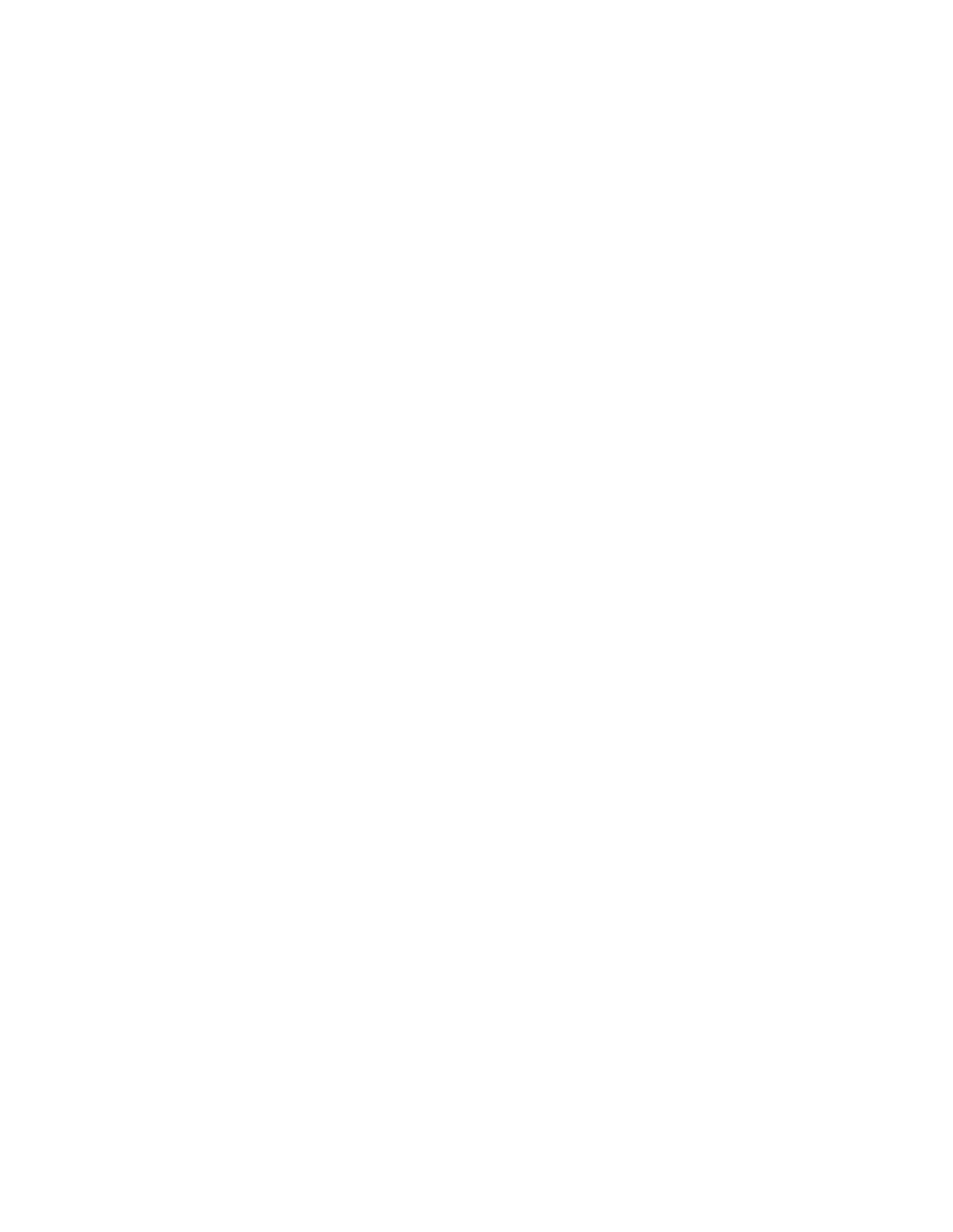# **IMF Working Paper**

# Fiscal Affairs Department

# **Economic and Political Determinants of Tax Amnesties in the U.S. States**

# Prepared by Eric Le Borgne<sup>1</sup>

Authorized for distribution by Michael Keen

September 2006

# **Abstract**

**This Working Paper should not be reported as representing the views of the IMF.** The views expressed in this Working Paper are those of the author(s) and do not necessarily represent those of the IMF or IMF policy. Working Papers describe research in progress by the author(s) and are published to elicit comments and to further debate.

This paper revisits earlier studies on the determinants of tax amnesties. The novel findings are (i) amnesties are more likely to be declared during fiscal stress periods, and (ii) political factors significantly affect the introduction and timing of amnesties. In particular, the paper empirically disentangles opposite theoretical effects to show that governors perceive amnesties as another revenue source (rather than a tax increase alternative). Finally, supporting evidence shows that by breaking horizontal equity, amnesties might be perceived as unfair: a significant correlation exists between governors who lost their reelection bids and the introduction of a tax amnesty during their election years.

JEL Classification Numbers: H20, H26, H29

Keywords: Tax amnesty, Gubernatorial elections, Cox model

Author's E-Mail Address: eleborgne@imf.org

<sup>&</sup>lt;sup>1</sup> I would like to thank Michael Keen and seminar participants at the 2005 National Tax Association conference for valuable comments. A version of this paper is forthcoming in the National Tax Association Proceedings.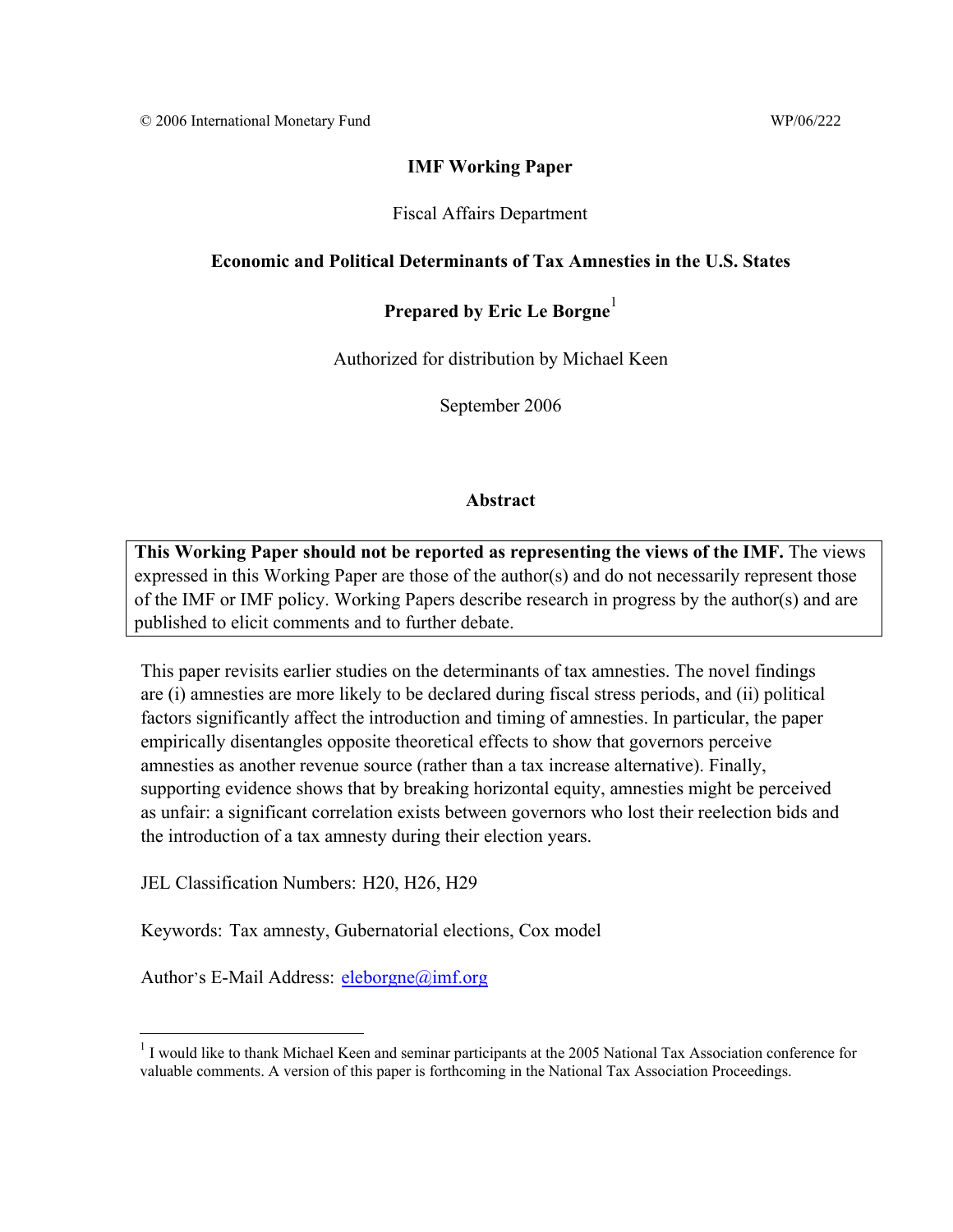# Contents

| Tables  |  |
|---------|--|
| Figures |  |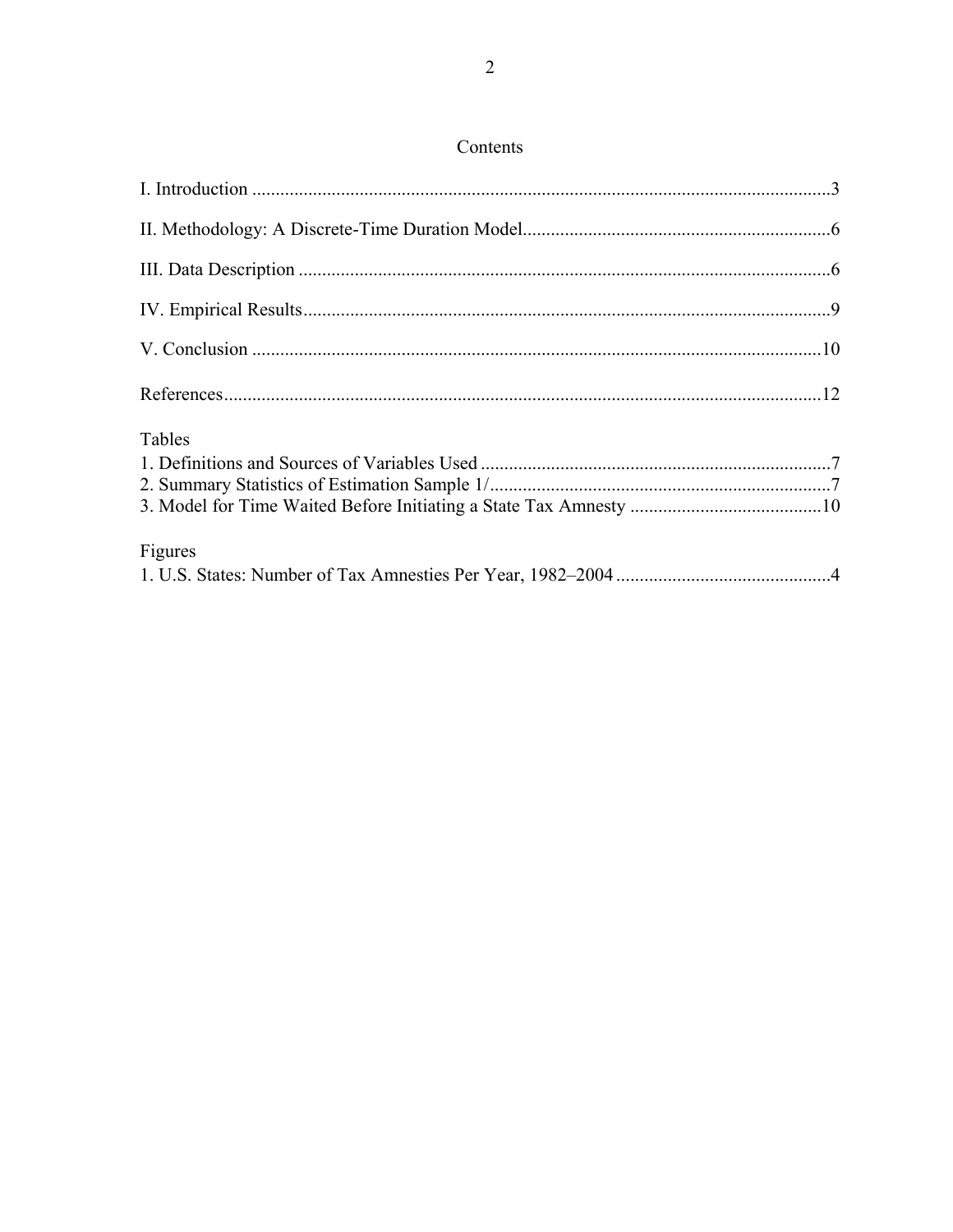# **I. INTRODUCTION**

Almost all U.S. states have offered an amnesty program since  $1980^2$ ; some have offered several, often related to the same taxes. $3$  These tax amnesties differ widely in terms of coverage, tax types, and incentives offered. Tax amnesties have been designed to cover all taxpayers, broad categories of taxpayers (e.g., small taxpayers, identified delinquent taxpayers), or tax types (e.g., corporate income tax, sales tax). Amnesties differ with regard to what is forgiven (e.g., interest, penalties, tax liabilities, criminal prosecution). In some cases, only the penalty and interest components of the liability—which often account for the bulk of the overall tax debt—may be forgiven, partially or fully. In other cases, the basic tax liability itself may be reduced. Alternatively, the tax authority may establish a repayment schedule under which interest and penalties stop accruing altogether, or interest may be assessed at something less than market rates. Such a rescheduling is still an amnesty, as the net present value of the debt is reduced.

While infrequent, state tax amnesty programs tend to be highly clustered over time. At the level of the U.S. states from 1980 to 2004, the (unconditional) probability that a state will introduce a tax amnesty program in a given year is 6.5 percent. However, as Figure 1 immediately reveals, tax amnesties are highly clustered in time. Following an initial wave in the mid-1980s, they (timidly) reappeared some ten years later, and then became fairly common at the turn of the century.<sup>4</sup>

This paper analyzes the underlying determinants of state tax amnesty programs. The two primary reasons for introducing tax amnesties<sup>5</sup> are (i) to raise revenue in the short-term, and/or (ii) to increase compliance (e.g., by encouraging taxpayers to declare and pay previously undeclared tax, file tax returns, or register to pay taxes, so as to increase revenue and horizontal equity in the medium term). Within the revenue-raising motive, the introduction of tax amnesties has also been strongly motivated by the desire of the tax authorities to quickly obtain windfall revenue gains.

 $2^2$  A tax amnesty can be defined as a program that provides for a reduction in real terms of taxpayers' declared or undeclared tax liabilities as established by law.

 $3$  Forty-two states have offered tax amnesty programs. Those with multiple programs include Louisiana (four), Arizona (three), Connecticut (three), Florida (three), Massachusetts (three), Missouri (three), New Jersey (three), and New York (three). From 1980 to 2004, a total of 78 amnesty programs have been introduced by U.S. states.

<sup>&</sup>lt;sup>4</sup> This time-clustering phenomenon is also present across countries. See Franzoni (1995) or Torger and Schaltergger (2005) for a review of recent tax amnesties around the world.

 $5$  The literature on tax amnesty extends the literature on tax compliance that started with Allingham and Sandmo (1972). (See Andreoni, Erard, and Feinstein (1998) for a recent review of that literature.) Early contributions to the tax amnesty literature include Alm and Beck (1990), Andreoni (1991), Malik and Schwab (1991), Stella (1991), and Graetz and Wilde (1993).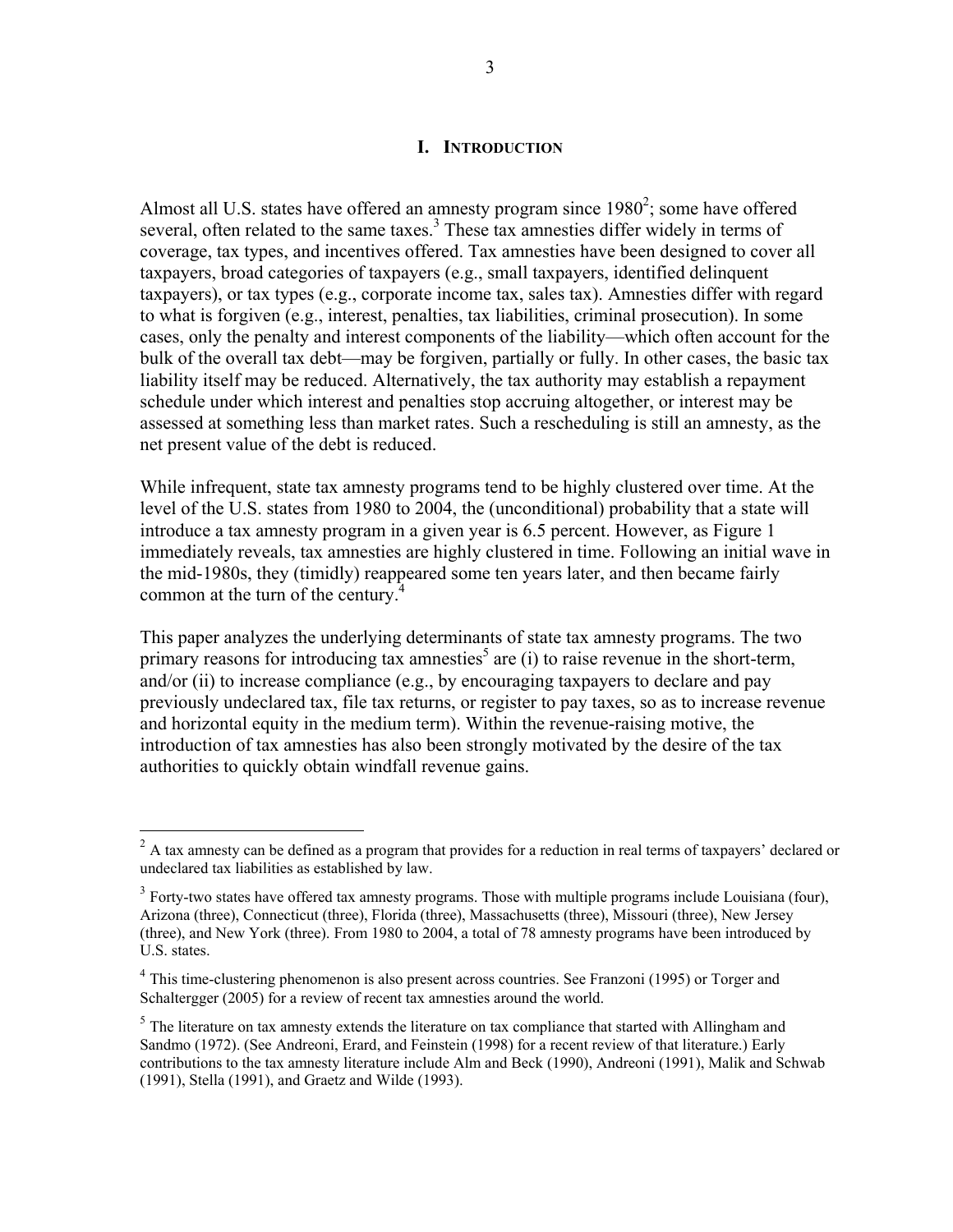

**Figure 1. U.S. States: Number of Tax Amnesties Per Year, 1982–2004** 

Although the reasons for "successful" (in terms of immediate gross revenue yield) tax amnesties are well understood<sup>6</sup> in both the economic literature and by practitioners (increasing revenues and compliance), the determinants of the introduction of a tax amnesty program are far less so.<sup>7</sup> In an important early study, Dubin, Graetz, and Wilde (1992) analyzed precisely this question. They investigated two potential rationales for introducing tax amnesties: the first is the idea that a state would initiate a tax amnesty if it expects the amnesty program to produce a significant (gross) revenue yield (the "yield" motive); and the second is the idea that a state would introduce an amnesty in times of fiscal duress—that is, an amnesty is one source (along with raising taxes) for increasing revenue collection during a recessionary period (the "fiscal stress" motive). They find that the most important reason for

<sup>&</sup>lt;sup>6</sup> Allowing detected tax evaders (also known as accounts receivable) to participate in a tax amnesty is by far the major determinant of the (gross) revenue yield of tax amnesties. (Of the \$6.6 billion in total gross amnesty revenue collected by the states during 1980–2004, 92 percent were from programs that allowed taxpayers with accounts receivables to participate.) The other key determinant of (gross) revenue yield is the coupling of a tax amnesty program with increased (and advertised) tax administration detection and enforcement capacity (e.g., Alm, McKee, and Beck, 1990).

<sup>&</sup>lt;sup>7</sup> We should note, however, that immediate gross revenue yield—although often used as a benchmark for evaluating the "success" of an amnesty—only captures one aspect (gross short-term gain) of what would be a successful tax amnesty. (Net short-term gain, long-term compliance, and revenue effects are not taken into account.) The empirical evidence on the long-run revenue effect from states' amnesty cum increased enforcement strategy is inconclusive. Joulfaian (1988), studying Massachusetts amnesty program, finds that chronic nonfilers as well as filers who underreport tax are not attracted by tax amnesties. Alm, McKee, and Beck (1990), in an experimental study, find that compliance decreases after amnesties (on their own), but rises if amnesties are combined with tighter enforcement. Alm and Beck (1993) find that the 1985 Colorado tax amnesty had no long-run effect on tax revenues (either their level or growth rate). Christian, Gupta, and Young (2002) find, using data on subsequent filing from the Michigan income tax amnesty, that the additional revenue raised from these taxpayers is marginal (around 0.1 percent of the state's personal income tax revenues).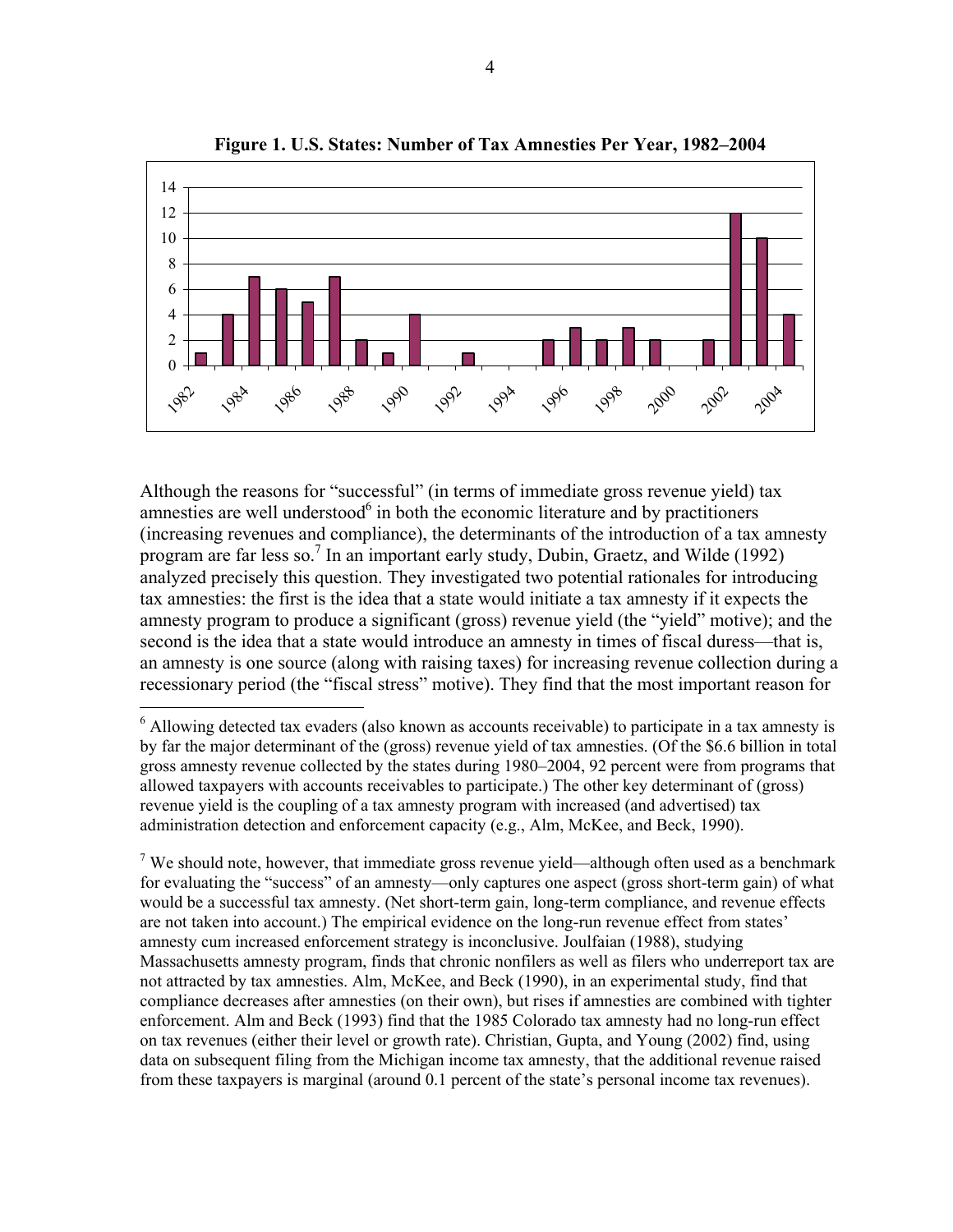introducing a tax amnesty is its expected revenue yield, while a state's "fiscal stress" is not a significant factor. Earlier studies (e.g., Leonard and Zeckhauser (1987)) had found evidence of a fiscal stress effect on a much more limited sample than Dubin, Graetz, and Wilde (1992) (hereinafter referred to as DGW) did.

This paper revisits the same question as DGW: what are the causes of state tax amnesties? Revisiting this question more than a decade later is desirable for the following reasons: first, as described earlier, state tax amnesties tend to come in waves. DGW's analysis was concerned with the 1980s amnesty programs, and the reasons for introducing these might be different from the reasons for the second and third waves of amnesties. Second, our sample is much larger (about twice the size) than that used by DGW, which significantly improves the statistical robustness of our results. (DGW's sample contained 40 tax amnesties.) Third, our econometric modeling of the probability of declaring an amnesty differs from theirs; DGW rely on a parametric duration model which assumes normally distributed hazards—an assumption that is rarely met in survival analysis problems. As Figure 1 earlier showed, state tax amnesties tend to be clustered in time, which would indicate a multimodal, rather than a normal, distribution, thereby violating the normally distributed hazards assumption and significantly affecting the econometric results. Finally, we investigate the role that political factors might have in the timing and introduction of tax amnesties—as opposed to the purely economic factors considered in DGW.<sup>8</sup>

Political factors are likely to influence the decision to introduce a tax amnesty through several (sometimes conflicting) channels. A priori, the net effect of gubernatorial elections on the decision to introduce a tax amnesty is ambiguous—an empirical analysis is therefore warranted. On the one hand, since amnesties are a revenue source—as is raising taxes—they might similarly be frowned upon by state governors ahead of elections.<sup>9</sup> On the other hand, since tax amnesties can, at least in the short term, be an alternative to increasing taxes as a revenue source, governors could be tempted to rely more often on amnesties during election years.

<sup>&</sup>lt;sup>8</sup> Dubin, Graetz, and Wilde (1992) also investigate the effect, on the probability that a state declares an amnesty, of the Internal Revenue Service's (IRS's) audit rate. They find that, had the IRS's audit rate been constant rather than declining sharply as it was (and it has mostly continued to fall since 1992), states would have initiated far fewer amnesties. It is now recognized, however, that the sharp decline in IRS audit rates might only weakly be correlated with the effective detection capacity of the IRS since the IRS now relies much more on computerization which enables extensive cross checking and more targeted audits than was possible in the 1980s.

<sup>&</sup>lt;sup>9</sup> A large empirical political economy literature finds evidence that state governors running for re-election engineer a political-budget cycle, i.e., they have a tendency to increase spending and cut taxes ahead of elections, and reverse this behavior after elections (see Besley and Case, 2003, for recent evidence as well as a survey of the empirical literature).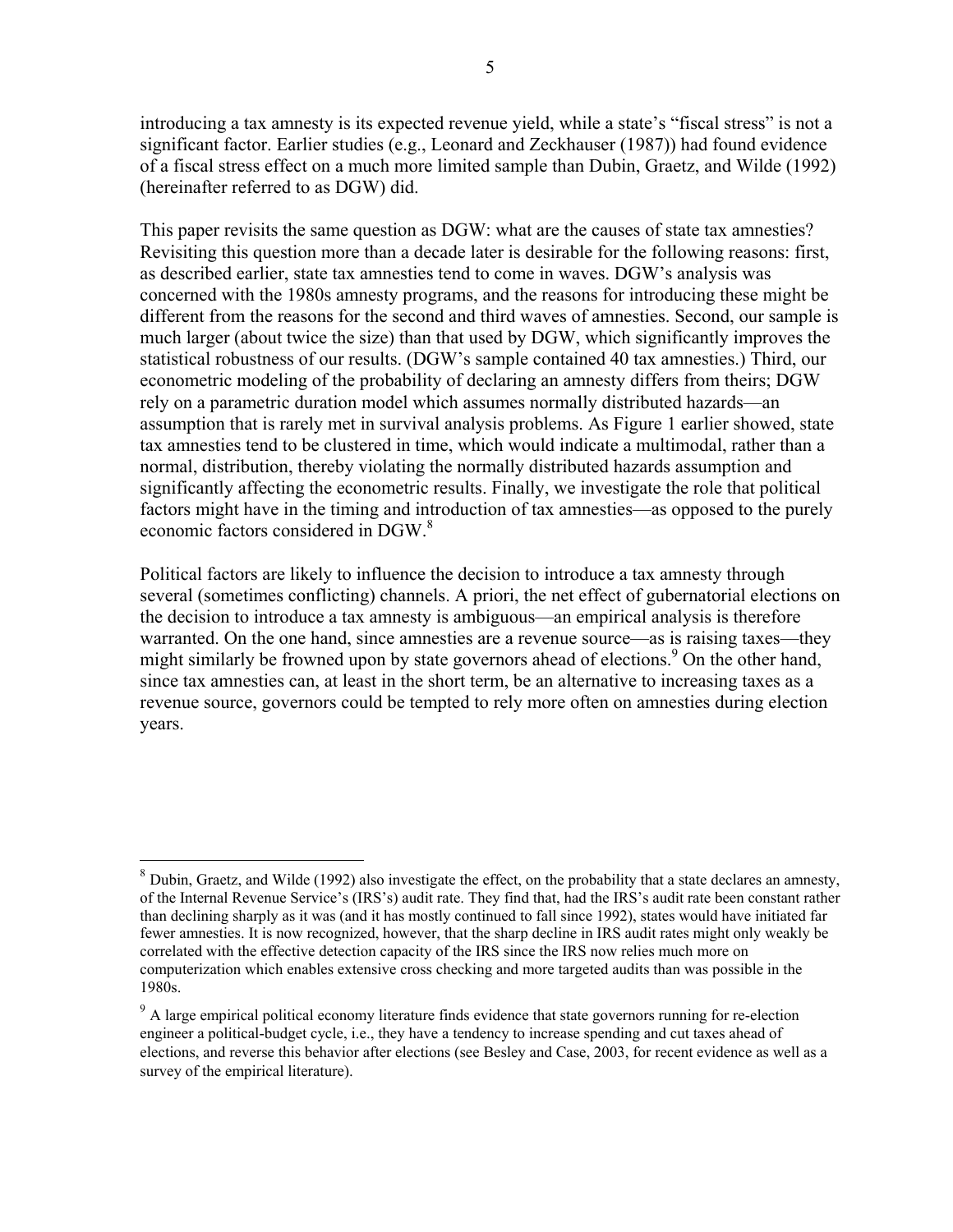#### **II. METHODOLOGY: A DISCRETE-TIME DURATION MODEL**

The econometric model for modeling duration data we use is Cox. Cox's (Cox, 1972) semiparametric proportional hazard model provides a reasonable compromise between a purely empirical (i.e., non-parametric) approach to survival and hazard function estimation and the tight structure required by parametric models.

Cox's proportional hazards model is the following:

$$
h(t|x_j) = h_0(t)e^{x_j b} = h_0(t)e^{(b_1 x_{1j} + b_2 x_{2j} + \ldots + b_k x_{kj})}
$$

where  $h(t|x_i)$  is the probability that a tax amnesty occurs in state j any given year, conditional on the state not having introduced an amnesty before and on the control variables  $x_j$ ,  $h_0(t)$  is known as the baseline hazard, and  $e^{x_j b} = e^{(b_1 x_1 + b_2 x_2 + \dots + b_k x_k)}$  is the relative hazard.  $x_j b = b_i x_{1j} + b_2 x_{2j} + ... + b_k x_{kj}$  is the log relative hazard (also known as the risk score). The latter is assumed to be a function of the macroeconomic, fiscal, and political variables (these are detailed in the next section).

One important advantage of the Cox model over parametric duration models is that it does not assume any particular parameterization of the baseline hazard;<sup>10</sup> that is, the model does not make any assumption about the shape of the hazard over time—it could be increasing, decreasing, constant, increasing then decreasing, etc. The only assumption made is that, whatever the shape of the hazard over time, it is the same for every U.S. state. Given the relatively low number of tax amnesties in the U.S. states, the tests of the validity of assumptions made on the shape of the hazard over time that are needed for parametric estimations are expected to have low power. $^{11}$ 

### **III. DATA DESCRIPTION**

The model measures the determinants of the time it takes for a state to declare its first tax amnesty, with 1977 being the starting year. A total of 596 state-years are analyzed with 48 U.S. states, 36 tax amnesties, and a mean time until the first tax amnesty of 12.4 years (with a minimum of 5 years and a maximum of 21 years). Once the first tax amnesty has occurred (i.e., the first "failure"), subsequent state data and therefore tax amnesties are not taken into consideration. The model does not therefore analyze the motives for repeated tax amnesty programs.

1

<sup>&</sup>lt;sup>10</sup> Therefore, Cox's model does not produce any estimate of the baseline hazard  $h_0(t)$ .

<sup>&</sup>lt;sup>11</sup> However, should we know (or be able to test with sufficiently high power) the functional form of  $h_0(t)$ , then the semi-parametric Cox model would be less efficient.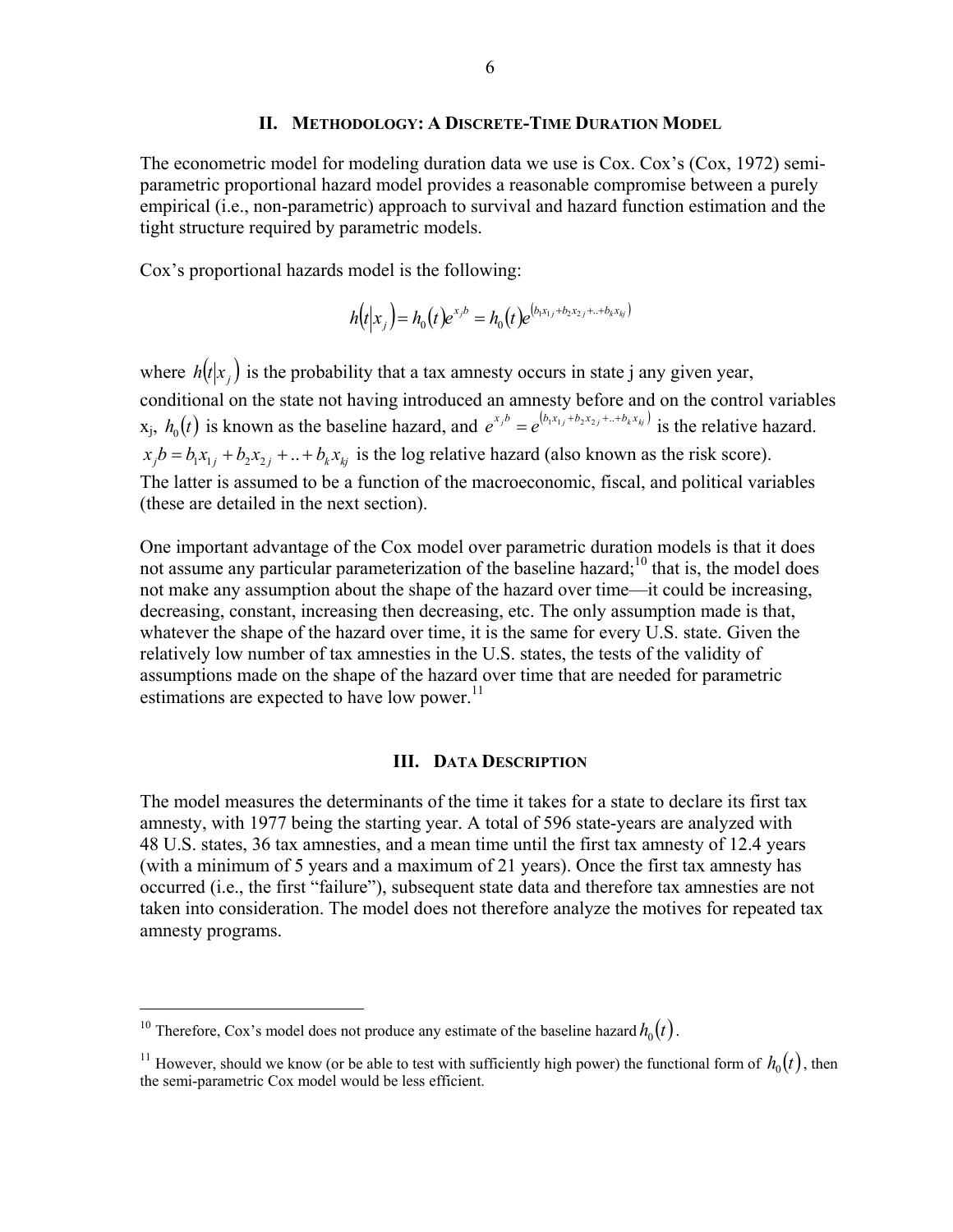The "escape/failure probability" (i.e., the probability of switching from having had no tax amnesty to having one in the current year) is assumed to be a function of the following macroeconomic and fiscal variables: the growth of a state's growth state product ("Growth"), total state taxes in millions of dollars ("Total taxes"), and the growth of a state's indebtedness ("Growth state debt"), and the following political variables: gubernatorial elections ("Election"), and whether an incumbent governor unsuccessfully runs for another term ("Governor defeated"). Detailed definitions and sources for these variables are in Table 1, while Table 2 provides summary statistics of these variables.

| Amnesty 1/                                                                      | Binary dummy variable (equals one if there is a tax amnesty)                                            |
|---------------------------------------------------------------------------------|---------------------------------------------------------------------------------------------------------|
| Total taxes 2/                                                                  | Total state taxes collected (in millions of \$US)                                                       |
| Growth 2/                                                                       | Growth rate of per capita gross state product                                                           |
| Growth state debt 2/                                                            | Growth rate of total state debt                                                                         |
| Election 3/                                                                     | Gubernatorial elections binary dummy variable (equals one if there<br>is a gubernatorial election)      |
| Governor defeated 3/                                                            | Incumbent state governor defeated in re-election bid. Binary<br>dummy variable (equals one if defeated) |
| $1/\Omega$ The $\Gamma$ is denoted by $\Omega$ Then $\Lambda$ due to the set of |                                                                                                         |

# **Table 1. Definitions and Sources of Variables Used**

1/ Source: The Federation of Tax Administrators.

2/ Source: U.S. Census Bureau, Statistical Abstract of the United States (various years).

3/ Source: The Book of the States, Council of State Governments (various years).

| Variable          | Units                    | Mean  | Standard<br>Deviation | Min.    | Max.    |
|-------------------|--------------------------|-------|-----------------------|---------|---------|
|                   |                          |       |                       |         |         |
| Total taxes       | Millions of U.S. dollars | 629.7 | 158.3                 | 231.1   | 1,070.3 |
| Growth            | Percentage               | 6.9   | 4.0                   | $-14.1$ | 25.1    |
| Growth state debt | Percentage               | 14.8  | 26.1                  | $-35.0$ | 347.3   |
| Election          | Binary dummy variable    | 0.29  | 0.46                  | 0.0     | 1.0     |
| Governor defeated | Binary dummy variable    | 0.09  | 0.28                  | 0.0     | 1.0     |

#### **Table 2. Summary Statistics of Estimation Sample 1/**

1/ Annual observations for 48 U.S. states starting in 1977. (Number of observations is 596.)

A state's gross state product (GSP) growth rate (or alternatively, a state's unemployment rate as these are highly correlated) is expected to be negatively related to the introduction of a tax amnesty program. Several channels are possible. First, because of the automatic fiscal stabilizers, a state experiencing an economic slowdown, will, ceteris paribus, experience a deterioration of its fiscal balance; this could increase the need for introducing a tax amnesty in order to raise short-term revenue. Second, during a recession, as financial hardship increases, noncompliance is also expected to increase (nonfiling, underreporting, etc.) which could increase the need for an amnesty so as to increase the tax base going forward.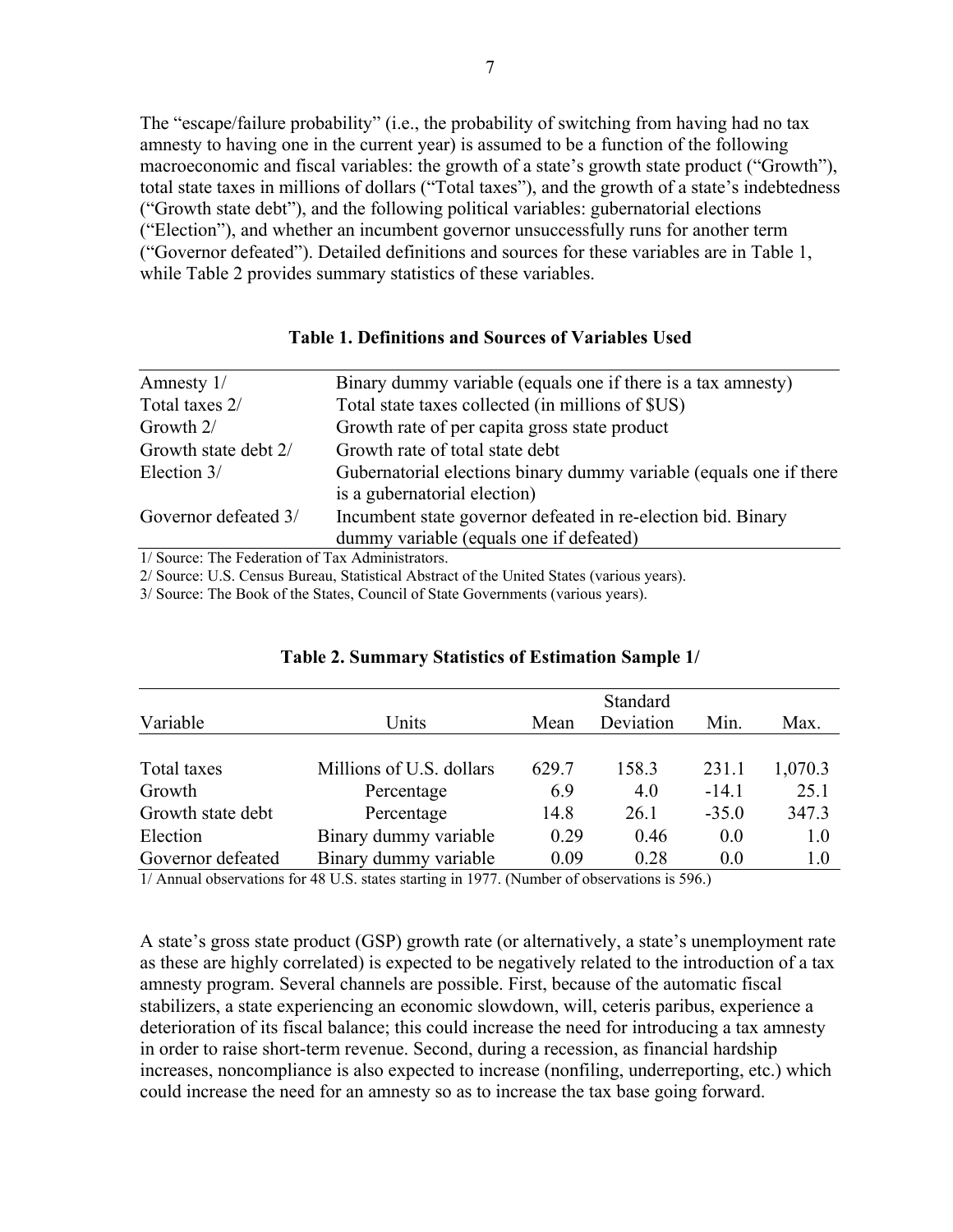A state's total tax collection is expected to be positively related to the introduction of a tax amnesty program for several reasons. First, a large amount of tax collected—and its corollary: a large state government—is indicative of a large need for revenue and a large (in absolute amount) potential for evaded taxes. Second, a large state government has to be financed by relying on a large revenue collection which, ceteris paribus, requires higher tax rates than that of smaller governments. For a given detection probability and penalty structure, higher tax rates are more likely to increase noncompliance than lower rates. As absolute revenue and evaded taxes grow, at some point, a state might decide that the pool of evaded taxes has become sufficiently large as to warrant the introduction of a tax amnesty program so as to recapture some of the evaded money (the revenue yield motive).

The percentage change in a state's total debt is expected to be positively correlated with the introduction of a tax amnesty program. States that are experiencing a deterioration of their fiscal balance (and a growing state debt) might consider the introduction of a state tax amnesty as one way to increase revenue in the short-term and therefore limit the growth of state debt (the fiscal stress motive).

Theoretically, gubernatorial elections have an ambiguous effect on the decision to introduce a tax amnesty since several opposite channels are possible; the net effect, therefore, needs to be determined empirically. On the one hand, a negative and significant effect would provide evidence that state governors perceive taxes as another revenue source (akin to taxes): along with the well documented political budget cycles among U.S. states showing that governors do not introduce tax hikes during election years,<sup>12</sup> this would provide a first evidence that they also shy away from amnesties during gubernatorial election years. Introducing a tax amnesty program ahead of a gubernatorial election could be politically unwise since, should the amnesty be successful, it would reveal to tax-abiding voters that they have been honestly paying their taxes but that the state government has not been successful at enforcing a basic taxation principle: that of horizontal equity. They could therefore blame the governor as being incompetent and not reelect him/her. In the case where an amnesty is unsuccessful, then the governor's reputation could also be tarnished by having introduced an unsuccessful program. On the other hand, a positive and significant effect would arise if governors think of tax amnesties and tax increases as substitutes. A tax amnesty program is not a new tax but an administrative scheme to collect past taxes. With tax increases ahead of elections being politically difficult, a given need for short-term revenue could be accomplished by introducing a tax amnesty program.

We expect that governors who decide to introduce a tax amnesty during an election year have a higher probability of being defeated than those who abstain from introducing an amnesty (i.e., we expect a positive and significant correlation between a defeated incumbent governor and a tax amnesty program). Tax amnesties may be perceived as unfair by law-abiding

<sup>&</sup>lt;sup>12</sup> U.S. state governors have a tendency to increase (discretionary and highly visible) expenditures ahead of gubernatorial elections, and also to lower or not increase taxes ahead of elections (see Besley and Case (2003) for a survey of the literature and further evidence).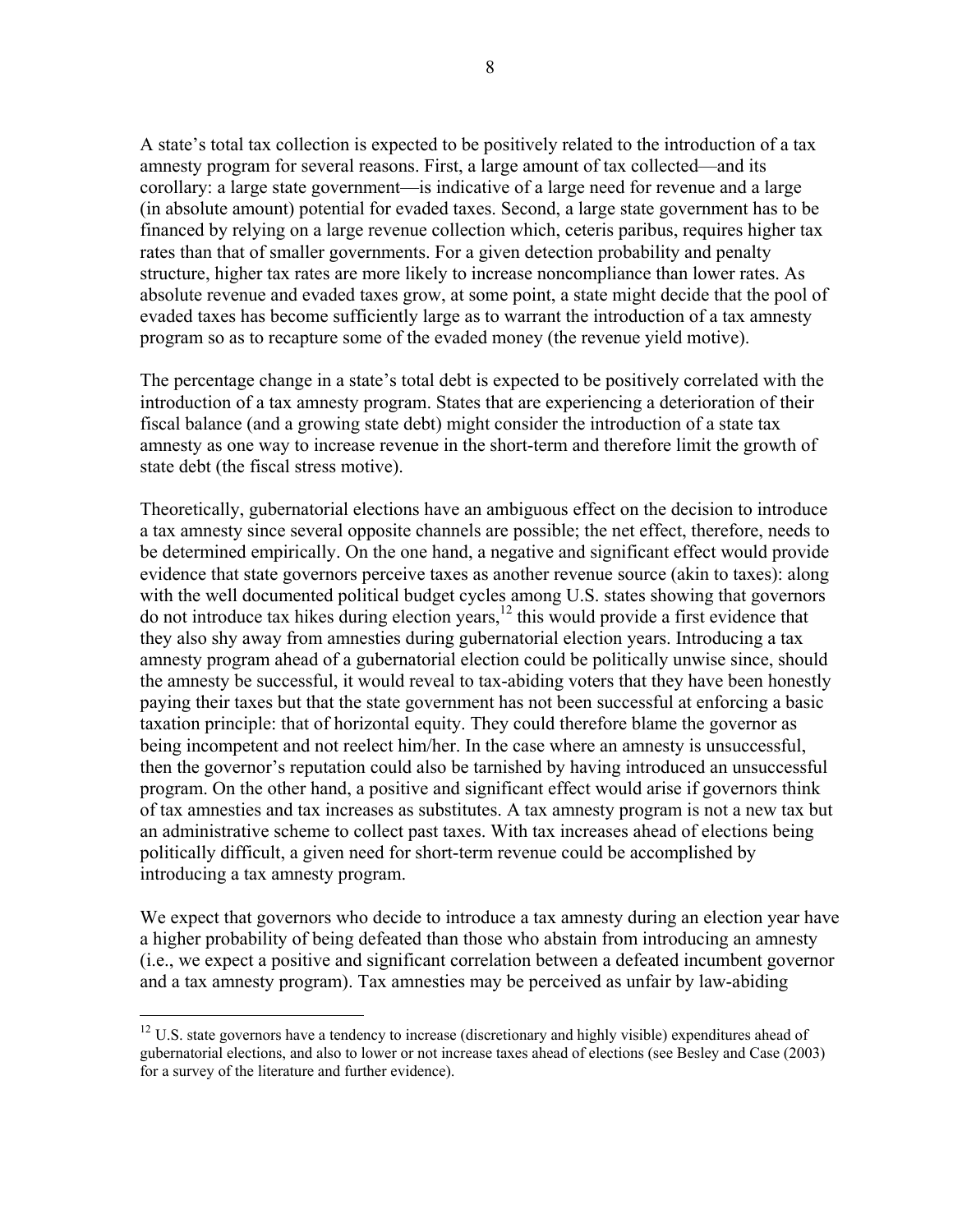taxpayers since tax evaders are being rewarded by financial incentives (e.g., a waiver of both penalties and interests on the tax liability, which implies, in real terms, a lower tax bill for tax evaders than for tax-abiding citizens). As a result, law-abiding taxpayers/voters might punish electorally a governor who declares a tax amnesty.

# **IV. EMPIRICAL RESULTS**

We now turn to our empirical results from our panel data analysis of the determinants of the occurrence of tax amnesties in U.S. states from 1977 to 1998. Table 3 below shows the results of our Cox model with different control variables  $(x_i s)$ —the first column (Model 1), for instance, only controls for total state taxes as a determinant of the decision to introduce a tax amnesty, while the last column (Model 5) simultaneously controls for the effect of all the variables described above. Each coefficient measures the effect of a one unit change of the explanatory variable. A hazard ratio greater (lesser) than 1.0 indicates an increase (decrease) in the probability of a tax amnesty occurring. The table reveals that, controlling for the level of a state's total tax revenue and the gross state product's growth rate, a tax amnesty program has:

a significantly higher probability of being declared in states where debt is increasing;

• a significantly lower probability of being declared (by a state governor) during a year when gubernatorial elections are held; and

• a significantly higher probability of being declared when an incumbent governor was allowed to run for re-election but lost the election.

These results hold in all our specifications, and the magnitude and significance of the coefficients are, quite surprisingly so, stable across all our specifications. They extend and confirm some of the earlier results on DGW (1992). As do DGW, we find supportive evidence that states with high tax levels are slightly more likely to initiate a tax amnesty (see Models 1 and 2 in Table 3); a one million dollar increase in total state taxes is found to increase the hazard of a tax amnesty by 0.2 percent.

However, in contrast with DGW, we find that even controlling for the revenue yield effect (and a state's growth rate), tax amnesties are more likely to be declared when a state is experiencing a growing budget deficit. A 1 percentage point increase in state debt increases the hazard of a tax amnesty by about 2 percent (Model 3 in Table 3). Tax amnesties are therefore viewed as a revenue-raising source.

An especially striking result is that we are able to resolve a theoretically ambiguous effect regarding the effect of political considerations on the timing of tax. We find that policymakers perceive tax amnesties as another form of revenue source (the election variable as a negative and significant coefficient in Model 4 of Table 3) rather than as an alternative to a tax increase. Similar to the well-known aversion to increase taxes ahead of elections, state governors are far less likely to declare a tax amnesty during a gubernatorial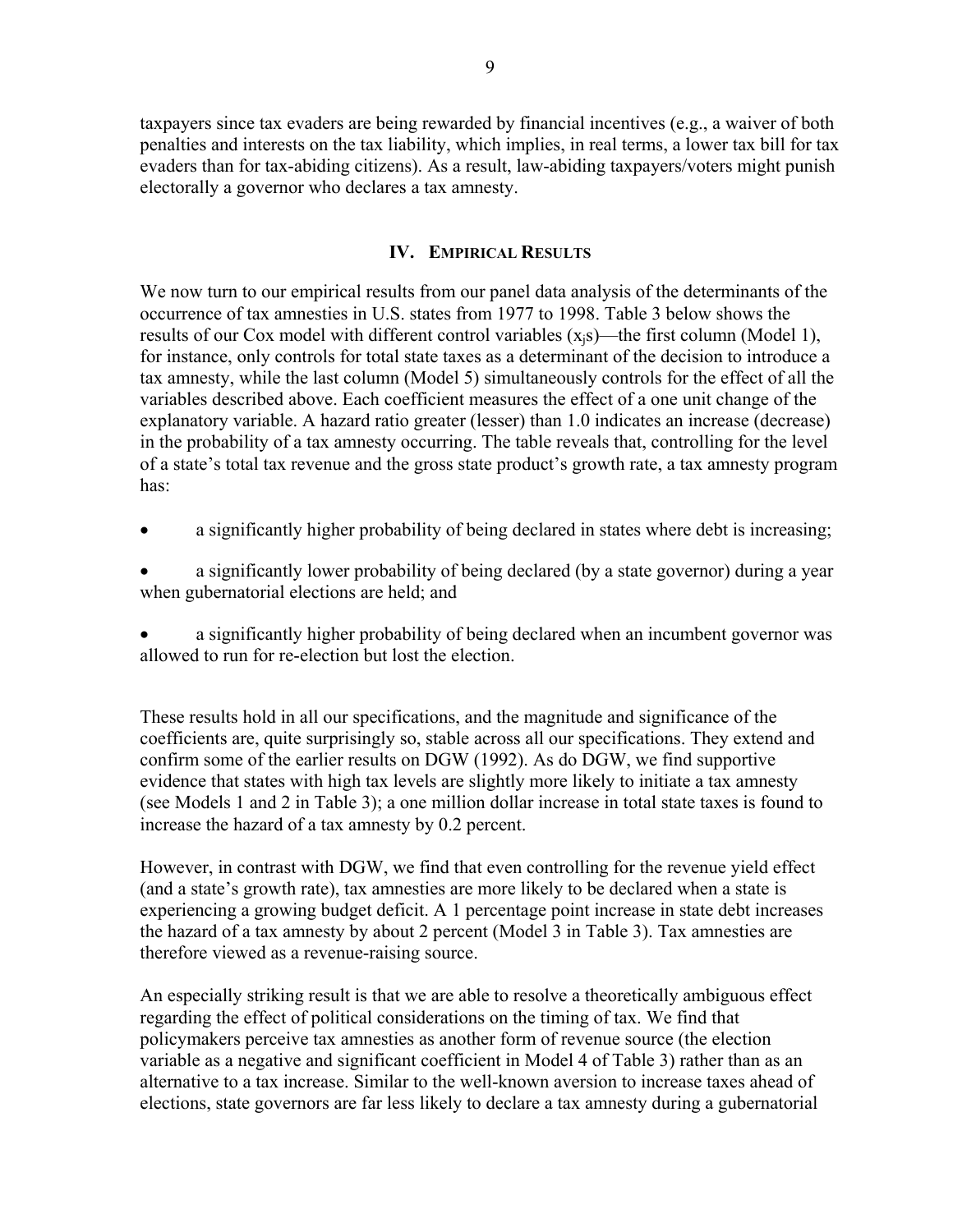election year: we find that tax amnesties are about 50 percent less likely to occur in election years.

We also find evidence supporting the view that tax amnesty programs are perceived by voters as "unfair" to them since they reward tax evaders with a lower effective tax rate than that of law-abiding tax payers (thereby breaking horizontal equity). Model 5 in Table 3 shows that state governors who ran for another term but lost their reelection bids were more than twice as likely to offer a tax amnesty during their election years.

| Variables:             | Model 1    | Model 2      | Model 3       | Model 4       | Model 5       |
|------------------------|------------|--------------|---------------|---------------|---------------|
| Total state taxes      | 1.002      | 1.002        | 1.002         | 1.002         | 1.003         |
|                        | $(0.001)*$ | $(0.001)$ ** | $(0.001)$ **  | $(0.001)$ *** | $(0.001)$ *** |
| Growth                 |            | 0.909        | 0.901         | 0.891         | 0.906         |
|                        |            | $(0.049)*$   | $(0.052)*$    | $(0.044)$ **  | $(0.046)*$    |
| Growth state debt      |            |              | 1.017         | 1.017         | 1.018         |
|                        |            |              | $(0.007)$ *** | $(0.004)$ *** | $(0.005)$ *** |
| Election               |            |              |               | 0.520         | 0.530         |
|                        |            |              |               | $(0.181)$ *   | $(0.179)*$    |
| Governor defeated      |            |              |               |               | 2.50          |
|                        |            |              |               |               | $(0.81)$ ***  |
|                        |            |              |               |               |               |
| Log likelihood         | $-121.3$   | $-120.0$     | $-117.7$      | $-116.7$      | $-115.1$      |
| Number of observations | 596        | 596          | 596           | 596           | 596           |

# **Table 3. Model for Time Waited Before Initiating a State Tax Amnesty**

Notes: Hazard ratio (standard errors). The hazard ratio measures the effect of a one unit change of the explanatory variable. A hazard ratio greater (lesser) than 1.0 indicates an increase (decrease) in the probability of a tax amnesty occurring.

\* denotes statistical significance at 10 percent level; \*\* denotes statistical significance at 5 percent level; and \*\*\* denotes statistical significance at 1 percent level.

#### **V. CONCLUSION**

In this paper, we have revisited some of the early results on the determinants of tax amnesty programs in the U.S. states. Our aim was twofold: first, to assess whether those determinants have been stable over time; and, second, building on the recent political economy literature, we check whether political—rather than purely economic—factors have a bearing on the introduction of tax amnesty programs.

Similar to earlier empirical studies (e.g., Dubin, Graetz, and Wilde, 1992), we find that states with high tax levels are more likely to initiate a tax amnesty. In contrast to earlier studies, however, we also find that in our broader sample, even controlling for the revenue-yield effect (and a state's growth rate), tax amnesties are more likely to be declared when a state's indebtedness is growing. Tax amnesties are, therefore, viewed as a revenue-raising source.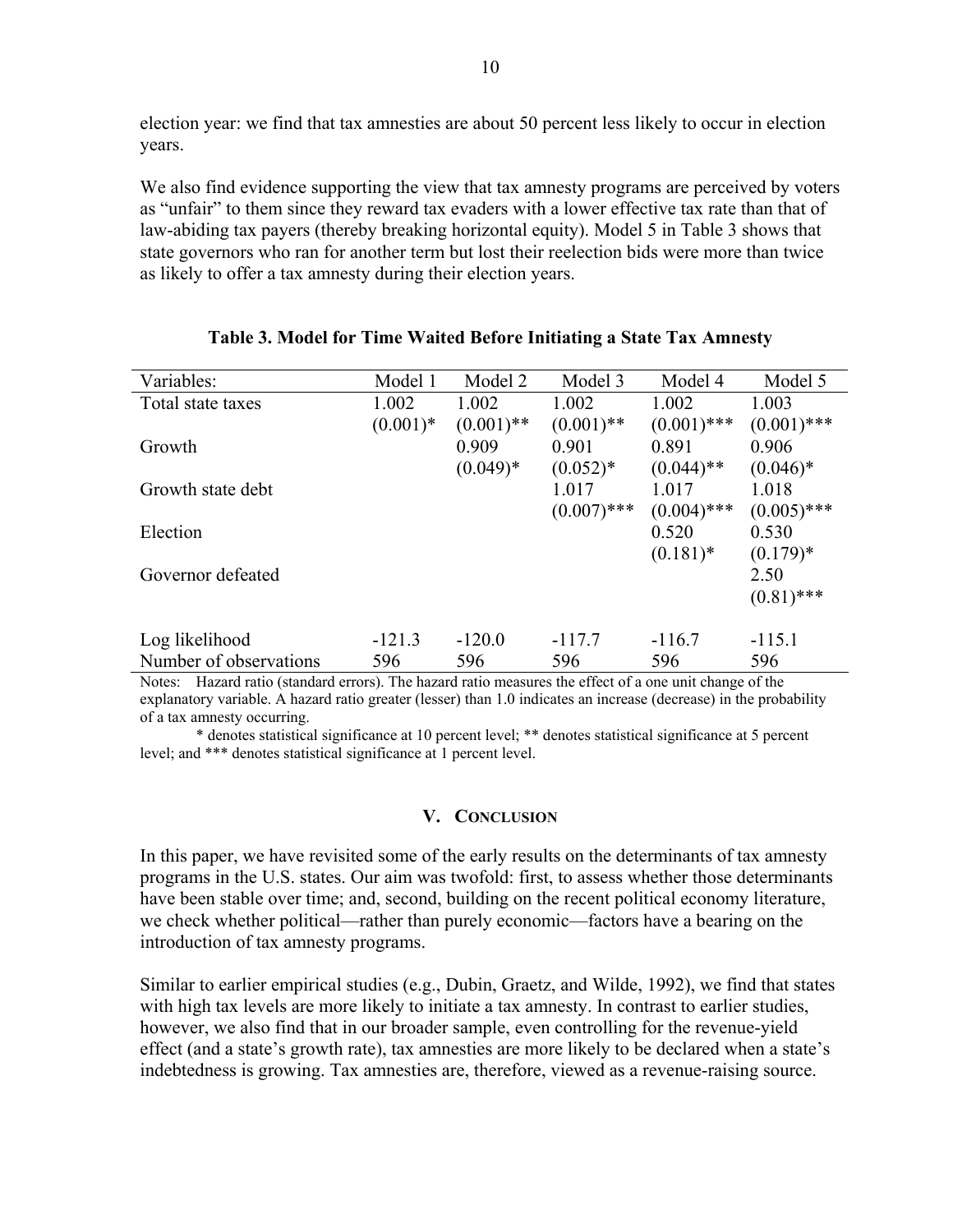A key novelty of this paper's analysis is that (i) it shows not only that political factors significantly affect the introduction and timing of tax amnesties, but also, and strikingly, that (ii) the empirical results manage to clearly disentangle opposite theoretical political economy effects. The results support the view that state governors perceive tax amnesties as another form of revenue source (and not as an alternative to raising taxes). In particular, we find that consistent with well-known aversion to increasing taxes ahead of elections, governors are only half as likely to declare a tax amnesty during election years. This study also finds supportive evidence that law-abiding taxpayers/voters might consider a tax amnesty as unfair to them and would electorally punish governors who offered tax amnesties: governors who run for another term but lost their reelection bids were more than twice as likely to have offered a tax amnesty during their election years.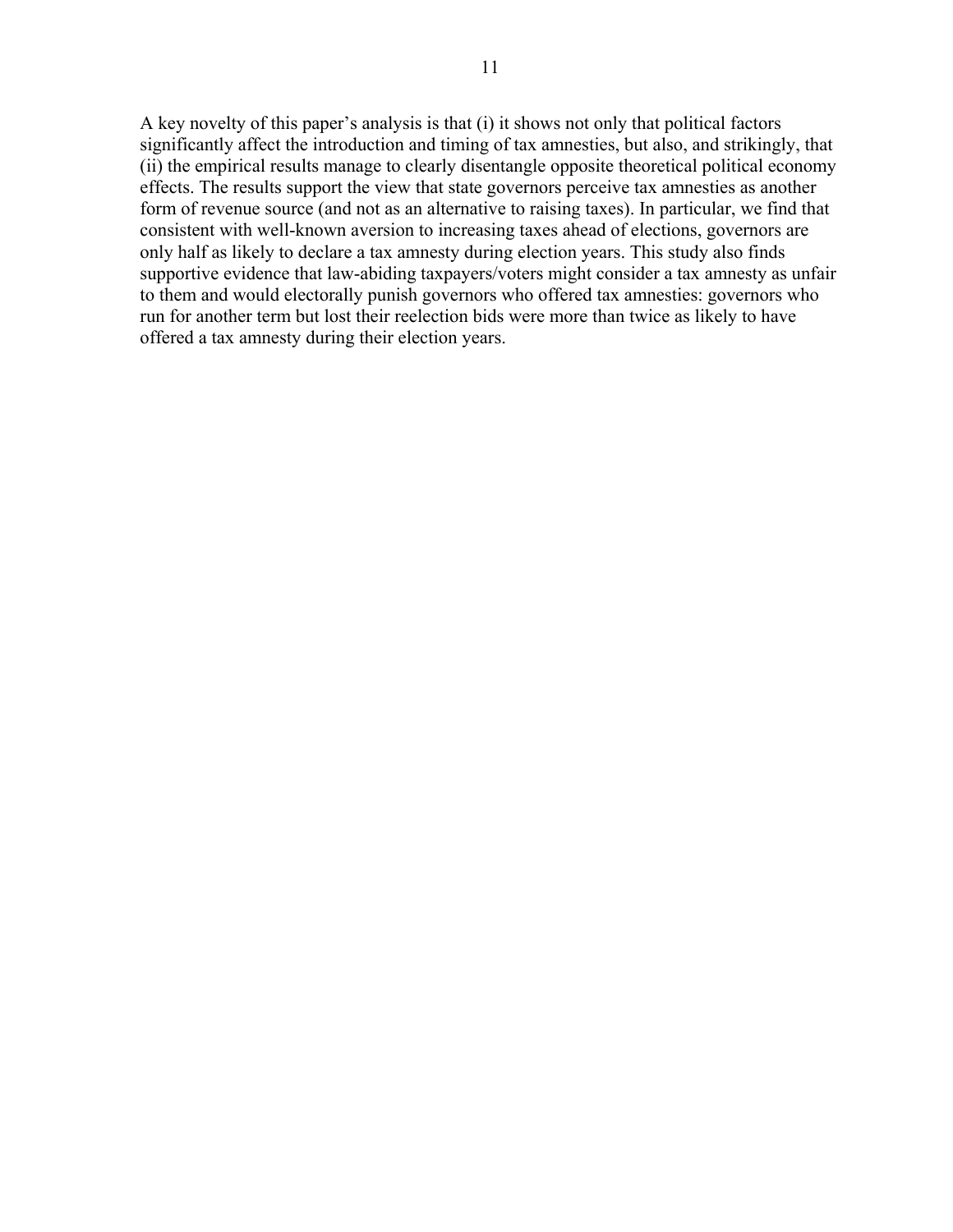#### **REFERENCES**

- Allingham, M.G., and A. Sandmo, 1972, "Income Tax Evasion: A Theoretical Analysis," *Journal of Public Economics*, Vol. 1, pp. 323–38.
- Alm, J., and W. Beck, 1993, "Tax Amnesties and Compliance in the Long Run: A Time Series Analysis," *National Tax Journal*, Vol. 46, pp. 53–60.
- Alm, J., M. McKee, and W. Beck, 1990, "Amazing Grace: Tax Amnesties and Compliance," *National Tax Journal*, Vol. 43, pp. 23–37.
- Andreoni, J., 1991, "The Desirability of a Permanent Tax Amnesty," *Journal of Public Economics*, Vol. 45, pp. 143–59.
- ———, B. Erard, and J. Feinstein, 1998, "Tax Compliance," *Journal of Economic Literature*, Vol. 36, pp. 818–60.
- Besley, T., and A. Case, 2003, "Political Institutions and Policy Choices: Evidence from the United States," *Journal of Economic Literature*, Vol. 41(1), pp. 7–73.
- Christian, C.W., S. Gupta, and J.C. Young, 2002, "Evidence on Subsequent Filing From the State of Michigan's Income Tax Amnesty," *National Tax Journal*, Vol. 55, pp. 703–21.
- Cox, D., 1972, "Regression Models and Life Tables," *Journal of The Royal Statistical Society*, Series B, Vol. 34, pp. 187–220.
- Dubin, J.A., M. Graetz, and L.L. Wilde, 1992, "State Income Tax Amnesties: Causes," *Quarterly Journal of Economics*, Vol. 107, pp. 271–83.
- Franzoni, L.A., 1995, On the Economics of Tax Amnesties, D.Phil. Thesis, Nuffield College, Oxford. [Chapter 2 is a detailed review of experiences of different countries.]
- Graetz, M., and L. Wilde, 1993, "The Decision by Strategic Nonfilers to Participate in Income Tax Amnesties," *International Review of Law and Economics*, Vol. 13, pp. 271–83.
- Joulfaian, D., 1988, "Participation in Tax Amnesties: Evidence from a State," in Proceedings of the Eighty-First Annual Conference on Taxation, National Tax Association, Washington DC, pp. 128–32.
- Leonard, H.B., and R. Zeckhauser, 1987, "Amnesty, Enforcement, and Tax Policy," in *Tax Policy and the Economy*, ed. by Lawrence Summers (Cambridge, Massachusetts: MIT Press).